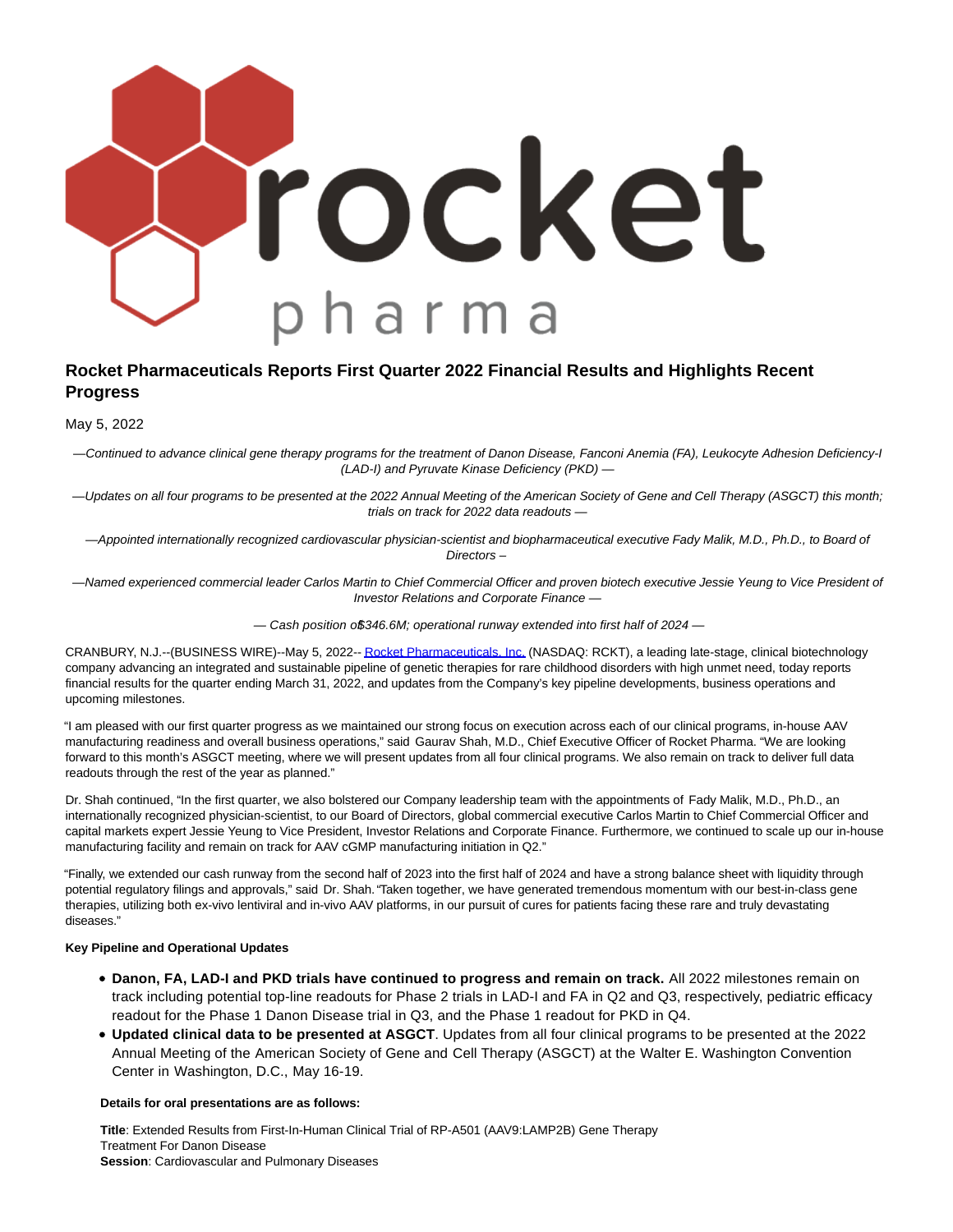**Presenter**: Barry Greenberg, M.D., FHFSA, University of California, San Diego Medical Center, La Jolla, CA **Date**: Monday, May 16, 2022 **Session Time**: 10:15 a.m. – 12:00 p.m. ET **Presentation Time**: 10:45 a.m. – 11:00 a.m. ET **Location**: Room 206 **Abstract Number**: 24

**Title**: Ex vivo Lentiviral-mediated Gene Therapy for Patients with Fanconi Anemia [Group A]: Updated Results from Global RP-L102 Clinical Trials **Session**: Hematopoietic Stem Cell Gene Therapy **Presenter**: Agnieszka Czechowicz, M.D., Ph.D., Center for Definitive and Curative Medicine, Stanford University School of Medicine, Stanford, CA **Date**: Monday, May 16, 2022 **Session Time**: 3:45 p.m. – 5:30 p.m. ET **Presentation Time**: 4:15 p.m. – 4:30 p.m. ET **Location**: Room 202 **Abstract Number**: 108

**Title**: Interim Results from an ongoing Phase 1/2 Study of Lentiviral-Mediated Ex-Vivo Gene Therapy for Pediatric Patients with Severe Leukocyte Adhesion Deficiency-I (LAD-I) **Session**: Clinical Trials Spotlight Symposium **Presenter**: Donald B. Kohn, M.D., Broad Stem Cell Research Center, UCLA, Los Angeles and recipient of ASGCT's 2022 Outstanding Achievement Award **Date**: Thursday, May 19, 2022 **Session Time**: 8:00 a.m. – 9:45 a.m. ET **Presentation Time**: 8:00 a.m. – 8:15 a.m. ET **Location**: Ballroom C **Abstract Number**: 1188

#### **Details for the poster presentation are as follows:**

**Title**: Changing the Treatment Paradigm for Pyruvate Kinase Deficiency with Lentiviral Mediated Gene Therapy: Interim Results from an Ongoing Global Phase 1 Study **Presenter**: Ami Shah, M.D., Center for Definitive and Curative Medicine, Stanford University School of Medicine, Stanford, CA **Date**: Monday, May 16, 2022 **Time**: 5:30 p.m. – 6:30 p.m. ET **Location**: Hall D **Abstract Number**: 357

- **In-house AAV current Good Manufacturing Practice (cGMP) manufacturing initiation anticipated in Q2.** The Company's state-of-the-art, 103,720 ft <sup>2</sup> manufacturing facility in Cranbury, N.J. is being scaled up to manufacture AAV drug product for a planned Phase 2 study in Danon Disease.
- **Broadened cardiovascular experience of Rocket's Board of Directors.** The Company announced the appointment of Fady Malik, M.D., Ph.D. to its Board of Directors. Dr. Malik brings nearly 25 years of experience as an internationally recognized cardiovascular physician-scientist and highly successful biopharmaceutical executive. Dr. Malik is Executive Vice President of Research and Development at Cytokinetics, a late-stage biopharmaceutical company, where he has worked in a variety of positions since he joined the founders to launch the company.
- **Named Chief Commercial Officer**. In March 2022, Carlos Martin was appointed to Senior Vice President, Chief Commercial Officer. Mr. Martin brings over 20 years of global commercial leadership gained at Novartis, Schering Plough and Eli Lilly. Mr. Martin will lead the go-to-market entry models in the U.S. and EU and build-out of key commercial capabilities to pave the way for potential patient access, reimbursement and treatment of Rocket's gene therapies.
- **Appointed Vice President, Investor Relations & Corporate Finance**. In March 2022, Jessie Yeung joined the Company as Vice President, Investor Relations. Ms. Yeung brings more than 15 years of investor relations, corporate finance and capital market experience across industries including the biopharmaceutical and financial sectors. Prior to Rocket, Ms. Yeung was the Head of Corporate Finance and Investor Relations at Legend Biotech. Ms. Yeung also has experience as an equity research analyst at Bank of America Merrill Lynch, Wells Fargo, and J.P. Morgan.
- **Published peer-reviewed expanded categorization of severe PKD**. "Who should be eligible for gene therapy clinical trials in red blood cell Pyruvate Kinase Deficiency (PKD)?: Toward an expanded definition of severe PKD" was published in the American Journal of Hematology. The publication summarizes the natural history of the disease and proposes an expanded categorization of severe PKD to help identify the most optimal patients for ongoing gene- and cell-based evaluations.
- **Recognized Rare Disease Day with an event at NASDAQ Tower in New York City**. On February 28, 2022, Rocket hosted its annual Rare Disease Day celebration highlighting the theme, "Rare, But Not Alone." More than 250 members of the global rare disease community and Rocket team gathered in person and virtually to hear about the impact of rare disease and clinical research from patients, families, advocacy groups and scientific collaborators and innovators – including Dr. Moris Danon, founder of Danon Disease. The event concluded with the lighting of the Empire State Building, as well as other global landmarks, in Rare Disease Day colors.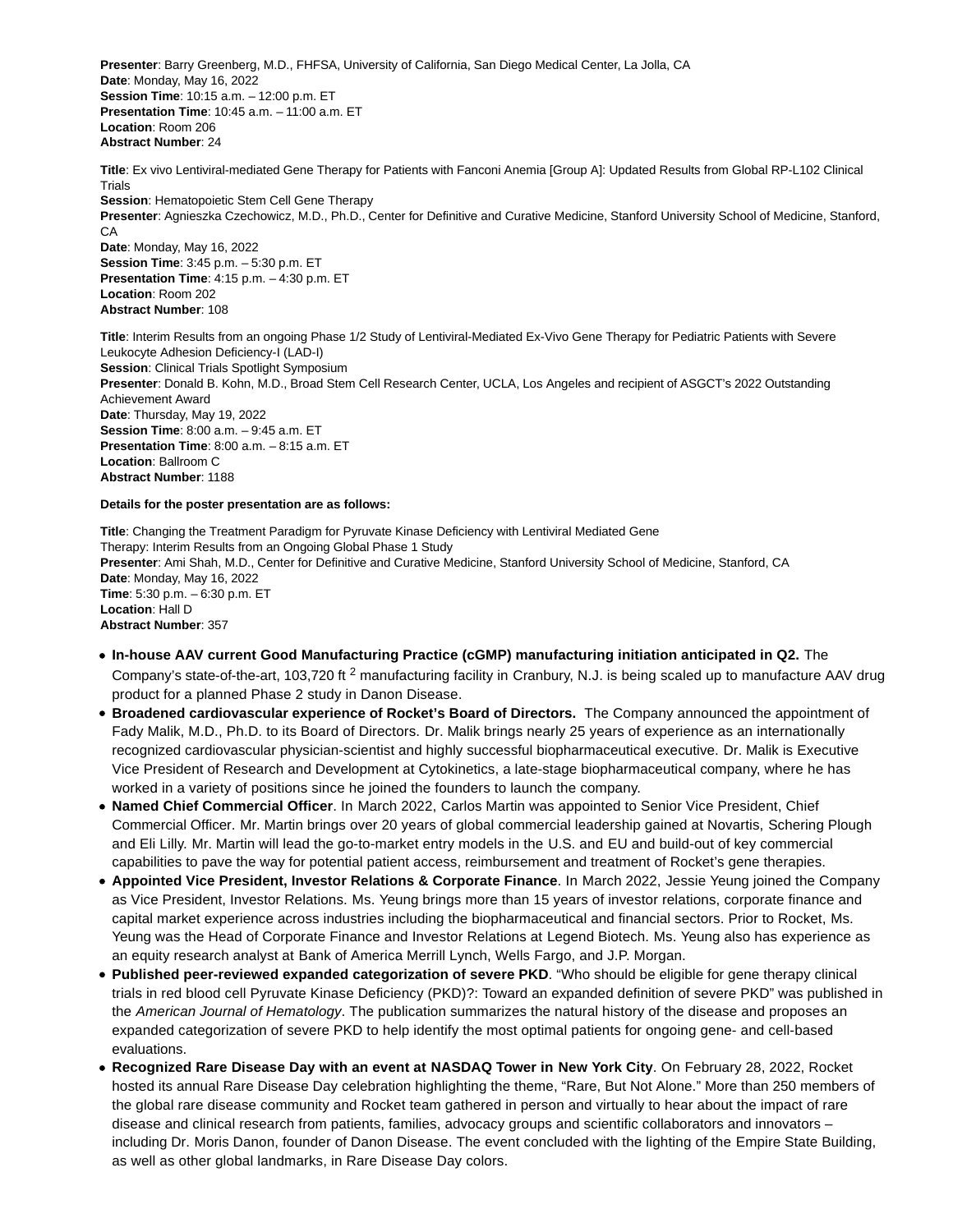#### **Anticipated 2022 Milestones**

## **RP-A501 for Danon Disease (AAV)**

- Report data from pediatric patient cohort of Phase 1 trial Q3 2022
- $\bullet$  Initiate pivotal Phase 2 trial activities  $-$  Q4 2022

# **RP-L201 for Leukocyte Adhesion Deficiency-I (LVV)**

Report top-line data from pivotal Phase 2 trial – Q2 2022

## **RP-L102 for Fanconi Anemia (LVV)**

Report top-line data from pivotal Phase 2 trial – Q3 2022

## **RP-L301 for Pyruvate Kinase Deficiency (LVV)**

- Report preliminary Phase 1 data Q4 2022
- $\bullet$  Initiate pivotal Phase 2 trial activities  $-$  Q4 2022

## **Manufacturing Facility in Cranbury, New Jersey**

Achieve in-house AAV current Good Manufacturing Practice (cGMP) manufacturing readiness – Q2 2022

# **Upcoming Investor Conference**

Kinnari Patel, Pharm.D., MBA, President and Chief Operating Officer, will deliver an in-person company presentation at the Bank of America Securities Healthcare Conference on Wednesday, May 11 at 2:20 p.m. ET at the Encore Hotel in Las Vegas.

## **First Quarter Financial Results**

- **Cash position.** Cash, cash equivalents and investments as of March 31, 2022, were \$346.6 million.
- **R&D expenses.** Research and development expenses were \$30.8 million for the three months ended March 31, 2022, compared to \$28.3 million for the three months ended March 31, 2021. The increase in research and development expense was primarily driven by an increase in compensation and benefits expense due to increased R&D headcount, an increase in laboratory supplies and manufacturing development expenses, offset by a decrease in non-cash stock compensation expense.
- **G&A expenses.** General and administrative expenses were \$11.7 million for the three months ended March 31, 2022, compared to \$10.9 million for the three months ended March 31, 2021. The increase in general and administrative expenses was primarily driven by an increase in compensation and benefits expense due to increased G&A headcount, and an increase in commercial preparation expenses, offset by a decrease in non-cash stock compensation expense.
- **Net loss.** Net loss was \$43.0 million or \$0.67 per share (basic and diluted) for the three months ended March 31, 2022, compared to \$40.2 million or \$0.65 per share (basic and diluted) for the three months ended March 31, 2021
- **Shares outstanding.** 64,522,057 shares of common stock were outstanding as of March 31, 2022

## **Financial Guidance**

**Cash position.** As of March 31, 2022, we had cash, cash equivalents and investments of \$346.6 million. In April 2022, the Company sold 1.3 million shares of common stock for net proceeds of \$17.3 million under the at-the-market facility. With the at-the-market facility proceeds and other efficiencies, the Company expects such resources will be sufficient to fund its operating expenses and capital expenditure requirements into the first half of 2024, including the continued buildout and initiation of AAV cGMP manufacturing capabilities at our Cranbury, New Jersey R&D and manufacturing facility and continued development of our four clinical programs as well as future pipeline programs.

## **About Rocket Pharmaceuticals, Inc.**

Rocket Pharmaceuticals, Inc. (NASDAQ: RCKT) is advancing an integrated and sustainable pipeline of genetic therapies that correct the root cause of complex and rare childhood disorders. The Company's platform-agnostic approach enables it to design the best therapy for each indication, creating potentially transformative options for patients afflicted with rare genetic diseases. Rocket's clinical programs using lentiviral vector (LVV)-based gene therapy are for the treatment of Fanconi Anemia (FA), a difficult to treat genetic disease that leads to bone marrow failure and potentially cancer, Leukocyte Adhesion Deficiency-I (LAD-I), a severe pediatric genetic disorder that causes recurrent and life-threatening infections which are frequently fatal, and Pyruvate Kinase Deficiency (PKD), a rare, monogenic red blood cell disorder resulting in increased red cell destruction and mild to life-threatening anemia. Rocket's first clinical program using adeno-associated virus (AAV)-based gene therapy is for Danon Disease, a devastating, pediatric heart failure condition. For more information about Rocket, please visit [www.rocketpharma.com.](https://cts.businesswire.com/ct/CT?id=smartlink&url=http%3A%2F%2Fwww.rocketpharma.com&esheet=52710018&newsitemid=20220505005970&lan=en-US&anchor=www.rocketpharma.com&index=2&md5=023af948083c9b253cea39859a699b1a)

#### **Rocket Cautionary Statement Regarding Forward-Looking Statements**